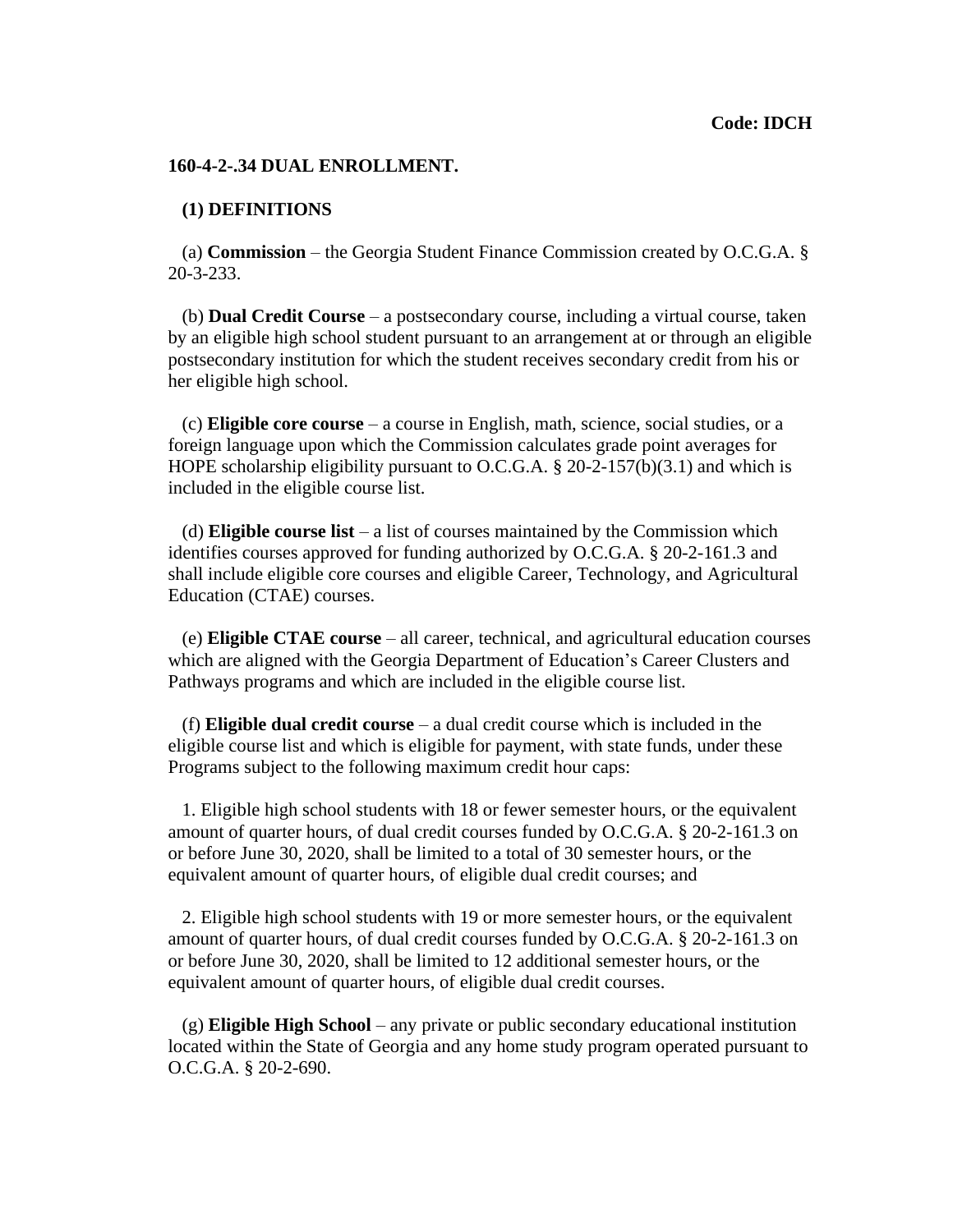(h) **Eligible High School Student** – a student who is:

1. Entering or enrolled in eleventh or twelfth grade at an eligible high school taking any eligible dual credit course at any eligible postsecondary institution; or

2. Entering or enrolled in tenth grade at an eligible high school when such student:

(i) Is enrolled in an eligible CTAE course at an institution within the Technical College System of Georgia;

(ii) Has obtained prior to the beginning of the term of dual enrollment coursework an SAT or ACT test score that would meet the assessment requirements of a Zell Miller Scholar pursuant to O.C.G.A. § 20-3-519 (27)(A)(i) and is taking eligible core courses at any eligible postsecondary institution; or

(iii) Was enrolled as a ninth grader in one or more dual credit courses at an eligible postsecondary institution for which payment was made pursuant to O.C.G.A. § 20-2- 161.3 on or before June 30, 2020.

(i) **Eligible Postsecondary Institution** – any eligible postsecondary institution as defined in O.C.G.A. § 20-3-519(7).

(j) **Georgia Department of Education** – the state agency charged with the fiscal and administrative management of certain aspects of K-12 public education, including the implementation of federal and state mandates. Such management is subject to supervision and oversight by the State Board of Education.

(k) **Programs** – the arrangement authorized by O.C.G.A §§ 20-2-161.3 and 20-2- 149.2, also referred throughout this rule as Options A and B respectively, whereby an eligible high school student takes one or more dual credit courses, including self-pay dual credit courses, with the goal of completing postsecondary credit and high school diploma requirements.

(1) **Self-Pay Dual Credit Course** – a postsecondary course, including a virtual course, taken by an eligible high school student pursuant to an arrangement at or through an eligible postsecondary institution for which, beginning with the 2021- 2022 school year, the student receives secondary credit from his or her eligible high school and which is not funded using state funds.

(m) **Secondary Credit** – a high school credit for dual credit courses taken at or through an eligible postsecondary institution under the Programs.

# **(2) REQUIREMENTS**

(a) An eligible high school student may apply to an eligible postsecondary institution to take one or more dual credit courses or self-pay dual credit courses at or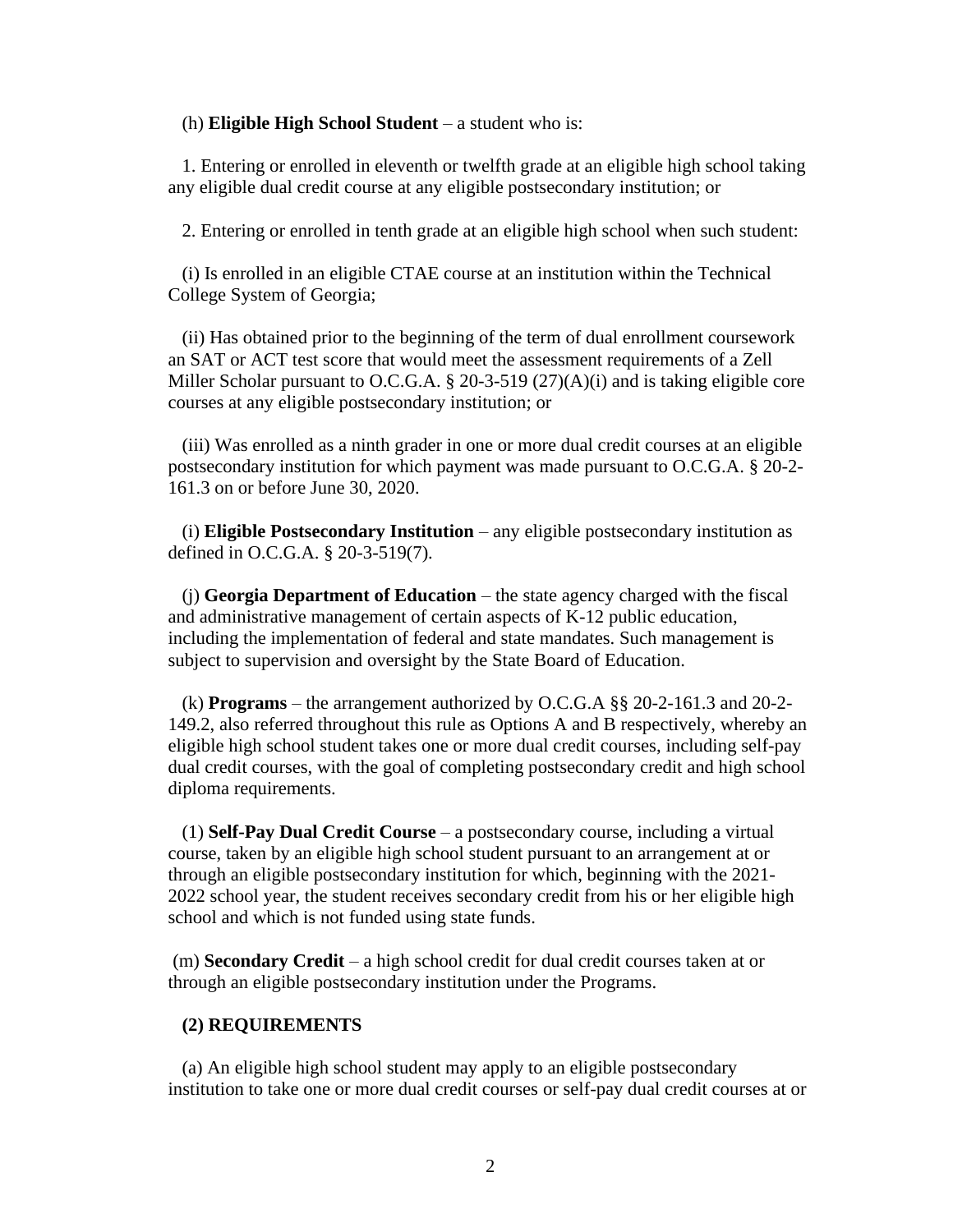through that postsecondary institution which are approved for secondary credit pursuant to O.C.G.A. § 20-2-161.3(f). If accepted at an eligible postsecondary institution, such eligible high school student may take any such approved dual credit course or self-pay dual credit course at or through that postsecondary institution, whether or not the course is taught during the regular eligible high school day and receive secondary credit therefor under the conditions provided in O.C.G.A. § 20-2- 161.3.

(b) No later than the first day of February each year, each eligible high school shall provide information about the Programs, which shall include forms provided by the Georgia Department of Education, to all its eligible high school students. An eligible high school shall also provide counseling services to such students and their parents or guardians before the students enroll in the Programs. Prior to participating in the program, the student and the student's parent or guardian shall sign the form provided by the eligible high school or by an eligible postsecondary institution stating that they have received the counseling specified in this subsection and that they understand the responsibilities that shall be assumed in participating in the Programs.

1. Information and materials regarding the Programs shall be provided to each eighth grade public school student at the time the student is developing his or her individual graduation plan as required by O.C.G.A. § 20-2-327.

(c) In order to participate in the Programs, each eligible high school shall be required to execute a participation agreement as prescribed by the Commission.

(d) A participating eligible high school shall grant secondary credit to an eligible high school student enrolled in a dual credit course or self-pay dual credit course in an eligible postsecondary institution if such student successfully completes such course. The secondary credit granted shall be for a comparable required course; career, technical, and agricultural education course; or elective course. Upon completion of an eligible postsecondary institution's dual credit course or self-pay dual credit course, the eligible high school student shall be responsible for requesting that the eligible postsecondary institution notify such student's eligible high school regarding his or her grade in such course.

1. Secondary credits granted for eligible postsecondary institution dual credit or self-pay dual credit courses as provided in  $(2)(d)$  shall be counted by the eligible high school toward graduation requirements and subject area requirements of the eligible high school. Evidence of successful completion of each dual credit or self-pay dual credit course and secondary credits granted shall be included in the eligible high school student's secondary school records and transcripts.

2. Grades earned at an eligible postsecondary institution shall be included on the high school transcript and shall be used, by the eligible high school, to compute a student's grade point average.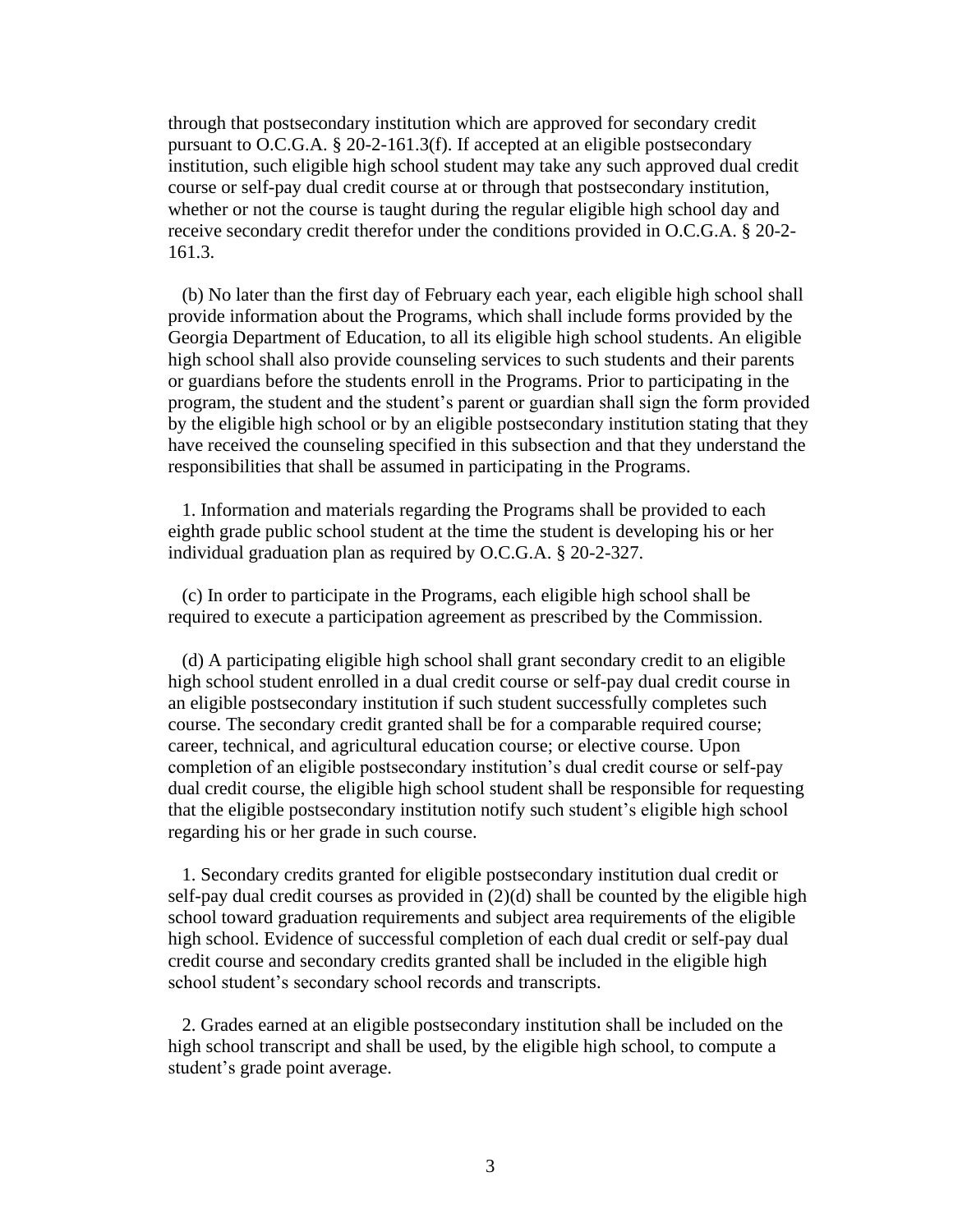3. Secondary credits granted at an eligible postsecondary institution shall be converted and transcribed on the eligible high school student's transcript.

(i) Eligible postsecondary institution semester hour credit shall be converted to secondary credit as follows:

(I) 1 to 2 semester hours = .5 secondary credit

(II) 3 or more semester hours  $= 1$  secondary credit

(III) 1 to 3 quarter hour credits  $= .5$  secondary credit

 $(IV)$  4 or more quarter hour credits = 1 secondary credit.

(e) A participating eligible high school shall be required to award a high school diploma to any eligible high school student who is enrolled at or through an eligible postsecondary institution under the Programs as long as the credit earned at or through such postsecondary institution satisfies course requirements needed for the eligible high school student to complete high school graduation.

# **(f) Dual Enrollment Option A Requirements**

1. An eligible high school student shall meet the following requirements, pursuant to O.C.G.A § 20-2-161.3, in order to be awarded a high school diploma:

(i) Receives a score of admission acceptable on the readiness assessment required by the eligible postsecondary institution.

(ii) Earns a secondary credit in State Board identified high school courses that culminate in a state administered end-of-course assessment in each of the following subject areas: English/language arts, Mathematics, Science and Social Studies. Eligible high school students must participate in the appropriate end-of-course assessment.

(I) However, State Board of Education Rule [160-3-1-.07](https://160-3-1-.07) TESTING PROGRAMS – STUDENT ASSESSMENT (2)(j)1 establishes certain exemptions from end-of-course assessments.

(iii) Earns one secondary credit in health and physical education.

(iv) Completes approved postsecondary courses that satisfy high school graduation requirements.

(v) Earns the requisite credits required by State Board of Education Rule 160-4-2- .48 High School Graduation Requirements for Students Enrolling in the Ninth Grade for the First Time in the 2008-09 School Year and Subsequent Years.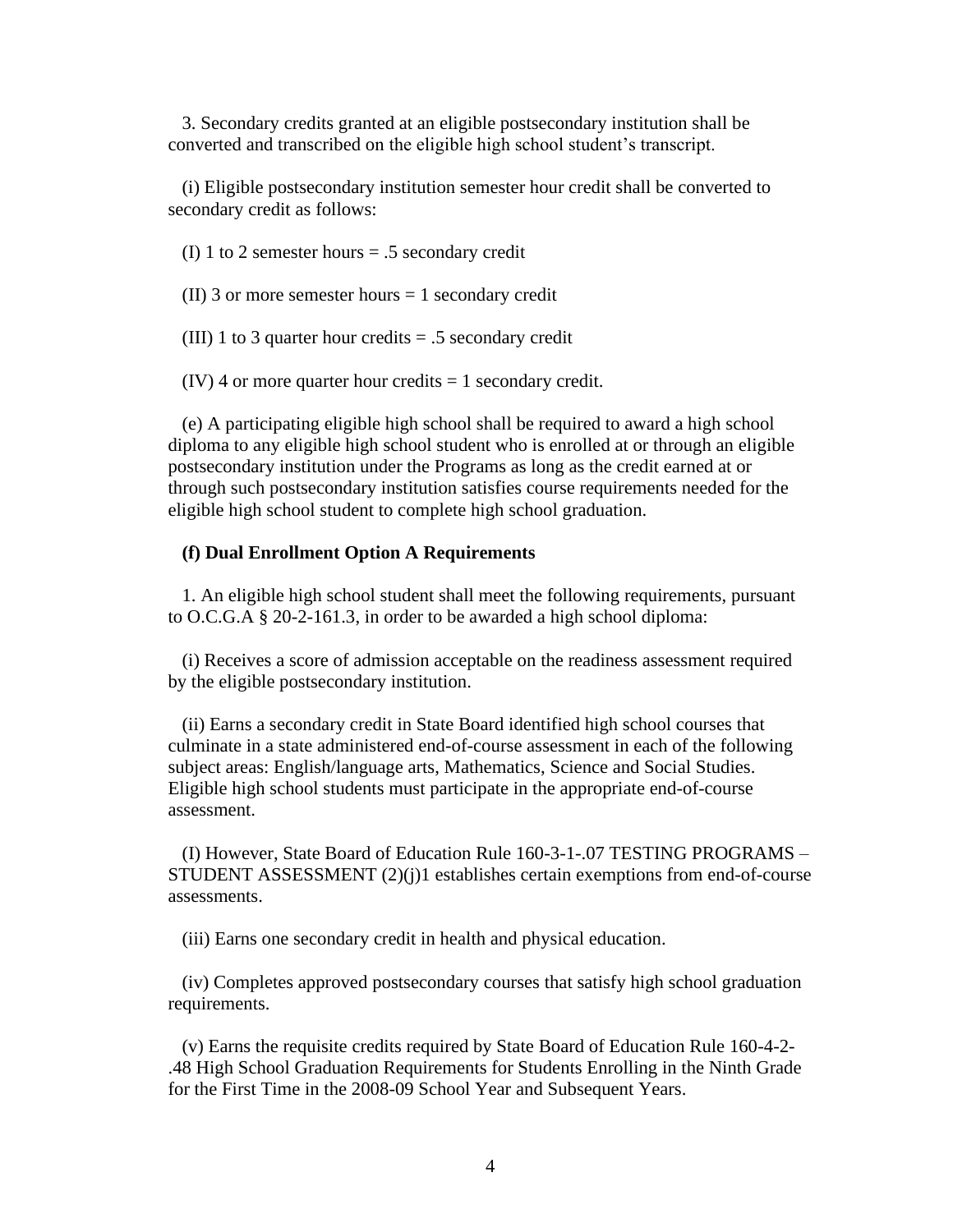#### **(g) Dual Enrollment Option B Requirements**

1. An eligible high school student shall meet the following requirements, pursuant to O.C.G.A § 20-2-149.2, in order to be awarded a high school diploma:

(i) Receives a score of admission acceptable on the readiness assessment required by the eligible postsecondary institution.

(ii) Earns two secondary credits in state required ninth and tenth grade level high school courses or their equivalent: two English courses, two mathematics courses, two science courses, and two social studies courses; and any state required tests associated with any such course.

(I) Students pursuing a high school diploma according to the provisions of (2)(g) of this rule must successfully complete and pass the following courses and participate in the specified end-of-course assessments: Algebra I or Coordinate Algebra, and Biology. Beginning with the 2021-2022 school year, students pursuing a high school diploma according to the provisions of  $(2)(g)$  of this rule must also successfully complete and pass American Literature and Composition and participate in the specified end-of-course assessment.

(iii) Earns one secondary credit in health and physical education.

(iv) Completes one of the following postsecondary requirements:

(I) An associate degree program; or

(II) A technical college diploma program and all postsecondary academic education and technical education and training prerequisites for any state, national, or industry occupational certifications or licenses required to work in the field; or

(III) At least two technical college certificate of credit programs in one specific career pathway and all postsecondary academic education and technical education and training prerequisites for any state, national, or industry occupational certifications or licenses required to work in the field as determined by the Technical College System of Georgia.

(v) A student who meets the requirements of sections  $(2)(g)$  1. (i) through (iv) shall be deemed to have met all graduation requirements of the State Board of Education and shall not be subject to any courses or assessments otherwise required for purposes of graduation.

(h) No local school system that receives funding under the Quality Basic Education Act shall exclude eligible high school students taking one or more dual credit courses pursuant to this Code section from eligibility determinations for valedictorian and salutatorian of a participating eligible high school; provided, however, that this shall